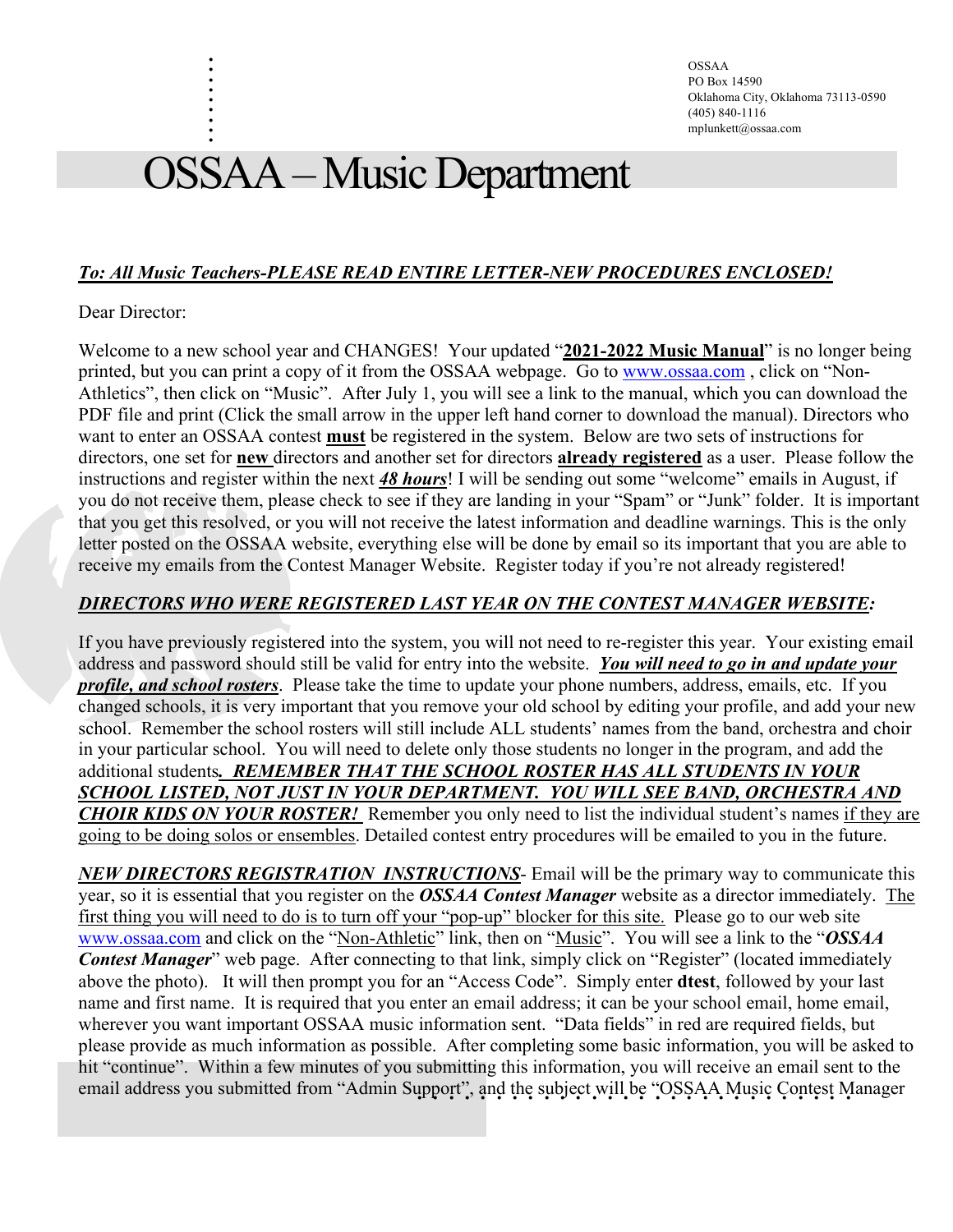*June 14, 2021 Page 2*

Account Request". If you do NOT get this reply, CHECK YOUR SPAM OR JUNK, and if you still do not see it, contact me at the OSSAA. In this email, you will receive a "one time" password; this will allow you to "Log In" the system the first time. Go back to www.ossaa.com , and click on the link to the *OSSAA Contest Manager* once again, but this time click on "Log In" instead of "Register" (right above the photo). Use the "one-time" password to enter the website. You should immediately "Update your Profile", this is where you can pick a password that you can remember. This is also where you must assign schools to your name, so that we know where you teach. REMEMBER THAT THE SCHOOL ROSTER HAS ALL STUDENTS IN YOUR SCHOOL LISTED, NOT JUST IN YOUR DEPARTMENT. YOU WILL SEE BAND, ORCHESTRA AND CHOIR KIDS ON YOUR ROSTER! **The school rosters are for the entire school, not just your department. You will only need to list individual student's names if they plan to do a solo or ensemble.** Feel free to look around the website, notice there is some important information, including the "Prescribed Music List" under the heading "PML". All OSSAA Music *Contest Registration* will be done here on this website. I encourage you to check your email regularly as last minute changes; updates etc, will now be emailed to you, not mailed. Contest schedules will also appear on the web, and will not be mailed out. If you do not have an email address, you can sign up for a free email address at many sites, such as Yahoo and Hotmail.

# **PLEASE READ!!**

Starting with the 2012-2013 school year, music is reclassified every year, based on the latest ADM numbers. Classifications are based on the ADM's supplied to the OSSAA from the State Department of Education, grades 9-12 from the previous year. Junior High/Middle School classifications are different than high school; please refer to your regulation manual on page MU-4 for details on how to figure Junior High and middle school classifications. **Remember music classifications may be different than athletic classifications**. The latest ADM numbers can be found on the OSSAA main webpage at the top, next to the picture slideshow. It is labeled "2021-2022 OSSAA ADM". Please click on that link and check to see what your High school classification is for this year. Music schools are divided as follows:

**Largest 32 schools are classified as 6A (School number 1-32) Next 32 schools are classified as 5A (Schools that number 33-64) Next 64 schools are classified as 4A (Schools that number 65-128) Next 128 schools are classified as 3A (Schools that number 129-256) All other schools are classified as 2A (Schools that number 257-485)**

It is the director's responsibility to know their correct classifications, so please take a minute to confirm your music classification for 2021-2022.

#### **What's New for 2021-2022**

I would like to encourage you to look at the recommendations made by the Music Advisory Committee and the actions taken last May. You will find the minutes from the meeting on the OSSAA website, and in the back of the manual on page MU34.